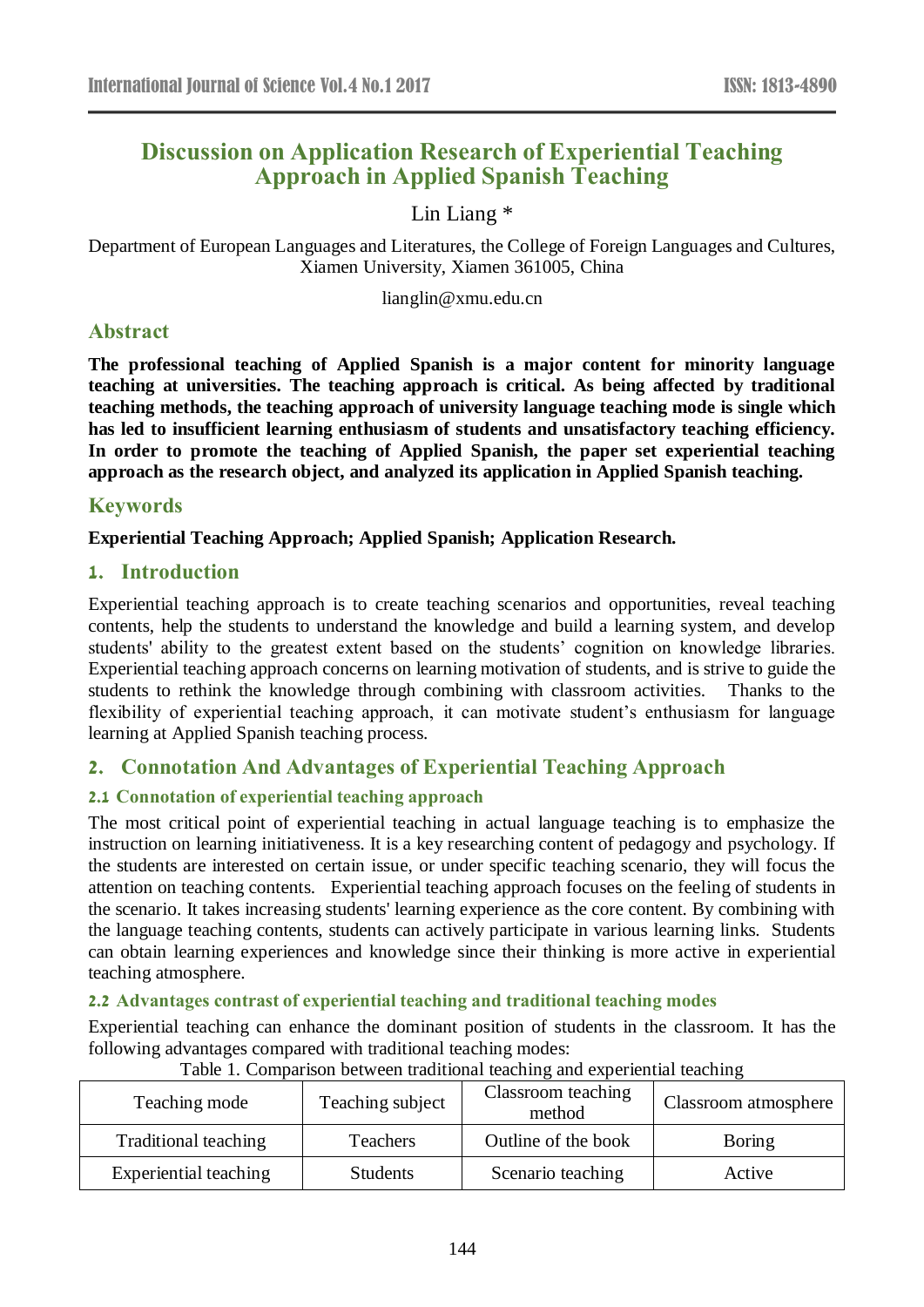## **3. Application of Experiential Teaching Approach in Applied Spanish Teaching**

While applying experiential teaching approach in Applied Spanish teaching, it is required to set corresponding teaching scenario in the classroom for students to promote cooperation between students, and to improve the Improve the enthusiasm of students' learning enthusiasm of students through knowledge transfer.

### **3.1 Teaching based on scenario experience**

Applied Spanish teaching ultimately falls into language teaching. The application of language is based on human communication environment. Thus language teaching should not only under theory grammar knowledge and books dialogue mode. Instead, we should create language dialogue environment based on grammar knowledge thus to lead the students to apply the grammar to actual dialogue, and encourage the students to speak. For example, before applying course teaching of Applied Spanish, the teachers of certain university listed the teaching program according to course key contents to instruct the students to perform conversation practice at particular scenario according to the knowledge network of the teach program[2]. Table II Requirements listed by the teacher for situational dialogue.

| Language part            | Grammar part                   | Sentence pattern |
|--------------------------|--------------------------------|------------------|
|                          | Statements present deflection, |                  |
| declarative sentence and | demonstrative pronoun and      | Tener+noun?      |
| interrogative sentence   | demonstrative adjective of the | De quien es ?    |
|                          | verb tener                     |                  |

Students will know how to apply the syntax and sentence pattern in dialogue under the guidance of key knowledge outline. So that grammar can be applied to actual scenario dialogue to realize knowledge understanding. In addition to the consolidation of grammar, teaching of student's intonation is required. Intonation is a feature of a language. If the students can master the Spanish intonation, their language sense will be greatly enhanced in language environment. In order to emphasize the intonation of students, teachers can play tapescripts with multimedia to guide the students to imitate the pronunciation in actual dialog[3].

### **3.2 3.2 Teaching based on scenario experience**

Students are prone to anxiety for new language learning which will significantly impede the language ability improvement of students. Therefore, cooperation experience teaching mode can be applied. Divide students into groups and conduct collaborative learning among groups thus to alleviate the anxiety of students at learning process. Group teaching and cooperation practice can correct the errors generated at language training process in a timely manner. Table 3. Students' achievement before cooperative teaching

| Table 5. Students active vehicle before cooperative teaching |            |      |          |  |
|--------------------------------------------------------------|------------|------|----------|--|
| Total number                                                 | 100<br>55- | ነሀ-አ | Below 60 |  |
|                                                              | ∸          | ~~   |          |  |

| raone i. Cooperation experience teaching mode |                                    |                                                                                |                                                            |  |
|-----------------------------------------------|------------------------------------|--------------------------------------------------------------------------------|------------------------------------------------------------|--|
| Cooperation group                             | Excellent                          | Good                                                                           | General                                                    |  |
| <b>Teaching Contents</b>                      | Difficulties ascension             | Flexible application of<br>dialog                                              | Accumulation of<br>vocabulary and<br>grammar consolidation |  |
| Team help                                     | Correct group learning<br>mistakes | Carry out learning<br>supervision for groups<br>of poor learning<br>foundation |                                                            |  |

Table 4. Cooperation experience teaching mode